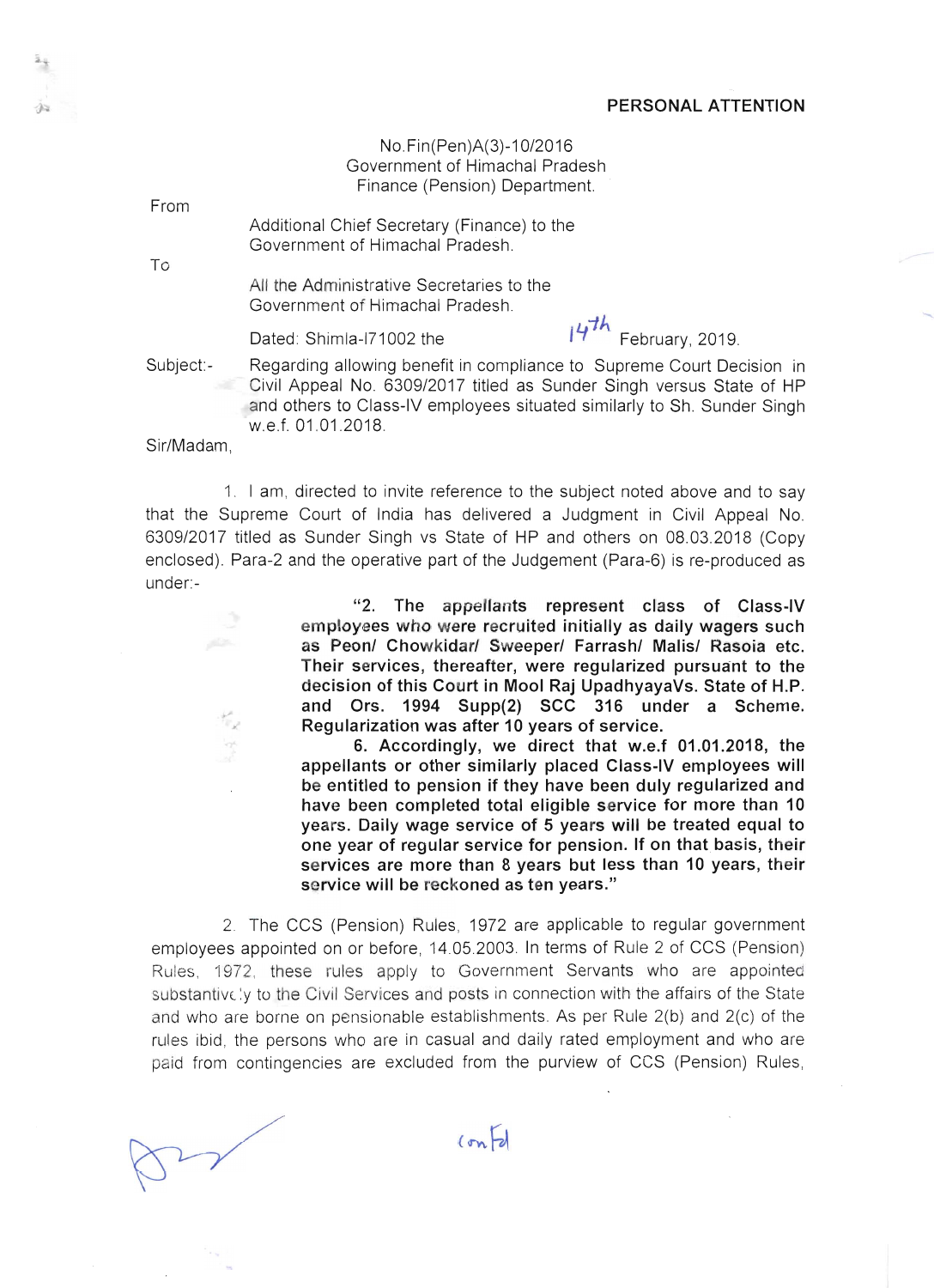1972. Therefore, the daily wage service rendered by Government employees prior to their regularization is not countable for pensionary benefits.

3. The case of Shri Sunder Singh is that he was engaged as a Beldar on daily wage basis in the IPH Department on 21.08.1989 and his services were regularized on completion of his 10 years of daily wage service with minimum of 240 days in each calendar year w.e.f. 01 .01 .2002 on the analogy of Mool Raj Upadhayay's case and he retired on attaining the age of his superannuation on 31.01.2011 . On his retirement, he had rendered 9 years and 1 month regular service but pension was not granted to him as he had not completed the requisite qualifying service of 10 years as required under CCS (Pension) Rules, 1972.

4. Despite provisions of the Rules, the Apex Court has passed orders in aforesaid Judgment, operative part of which is reproduced at Para-1 above. In view of the Apex Court's judgment dated 08.03.2018, the same would have an overriding effect on the provisions of the CCS (Pension) Rules, 1972 in respect of only the appellant Sunder Singh and similarly placed class-IV employees. The Court in its order has held that even though strictly construing the Rules, the appellants are not entitled to pension, however, reading the rules consistent with Articles 14, 38 and 39 of the Constitution of India and applying the doctrine of proportionate equality, they may be given weightage of service rendered as daily wagers towards regular service for the purpose of pension. Some CWPs/OAs have thereafter been preferred by various persons in the Tribunal/ High Court for allowing benefit pursuant to the Supreme Court Judgment, referred to above.

5. This matter was examined in the Finance Department. After due examination and with the approval of the Competent Authority , it has been decided to extend the benefit of the Supreme Court Judgment to class IV persons who are similarly situated, in order to avoid unnecessary litigation and in view of the reason cited by the Court in the Judgment.

6. Therefore, the Administrative Department concerned, while implementing the Judgment, may invariably keep the following points in view at the time of consideration of the case(s) for allowing the benefit for pension in respect of petitioner or Class-IV employees similarly situated to Sh. Sunder Singh before forwarding it to the Accountant General, HP:-

- 1. Such Class-IV Employees should have been regularized prior to 15.05.2003 and should be governed by the Central Civil Services (Pension) Rules, 1972.
- 2. In view of Para-2 & 6 of the Judgment, only similarly placed class-IV employees who have been duly regularized and have completed 10 years daily wage service and whose cases are similar to appellant Shri Sunder Singh will be entitled to

 $m + 2$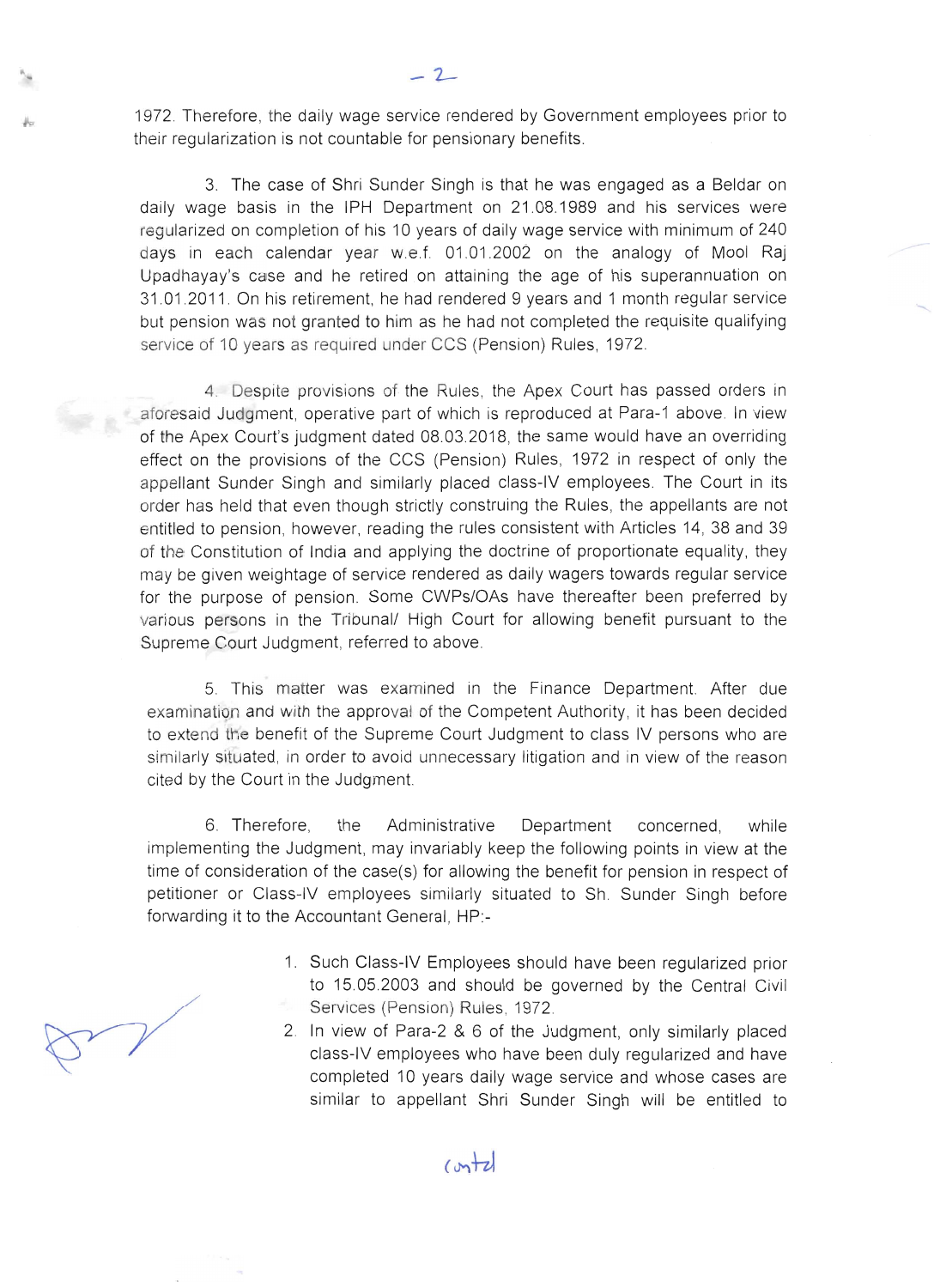pension w.e.f. 01 .01.2018. The weightage of service rendered as daily wage service of five years will be treated as one year of regular service for the purpose of pension.

- 3. While sending the cases to the Accountant General, HP for authorization of pension, a certificate to the effect that the case is similar to the case of Sh. Sunder Singh and is covered by the Judgment of the Hon'ble Supreme Court of India may invariably be recorded .
- 4. The financial benefits shall accrue w.e.f. 01 .01.2018 only.

7. These instructions may be brought to the notice of all concerned and are also available on http://himachal.nic.in/finance.

Yours faithfully,

Yours faithfully,<br>Akshay Sood 1AS) (Akshay Sood, TAS)<br>Secretary (Finance) to the Government of Himachal Pradesh.

Endst. No. Fin(Pen)A(3)-10/2016 dated: Shimla **14-1A** February, 2019 Copy forwarded to:

 $\mathcal{L}_{\mathbf{z}^{\prime}}$  $\frac{1}{2}$ 

 $-3$ 

- 1. The Divisional Commissioner Shimla, Mandi and Kangra at Dharamshala Himachal Pradesh for information and similar necessary action.
- 2. All the Heads of Departments in Himachal Pradesh for information and similar necessary action.
- 3. The Accountant General (A&E) Himachal Pradesh Shimla-171 003.
- 4. The Incharge, NIC, H.P. Sectt. Shimla-2 with the request to upload this letter alongwith its enclosures on the State Finance Department Website.

 $(Akshay$  Sood $AAS)$ 

Secretary (Finance) to the Government of Himachal Pradesh.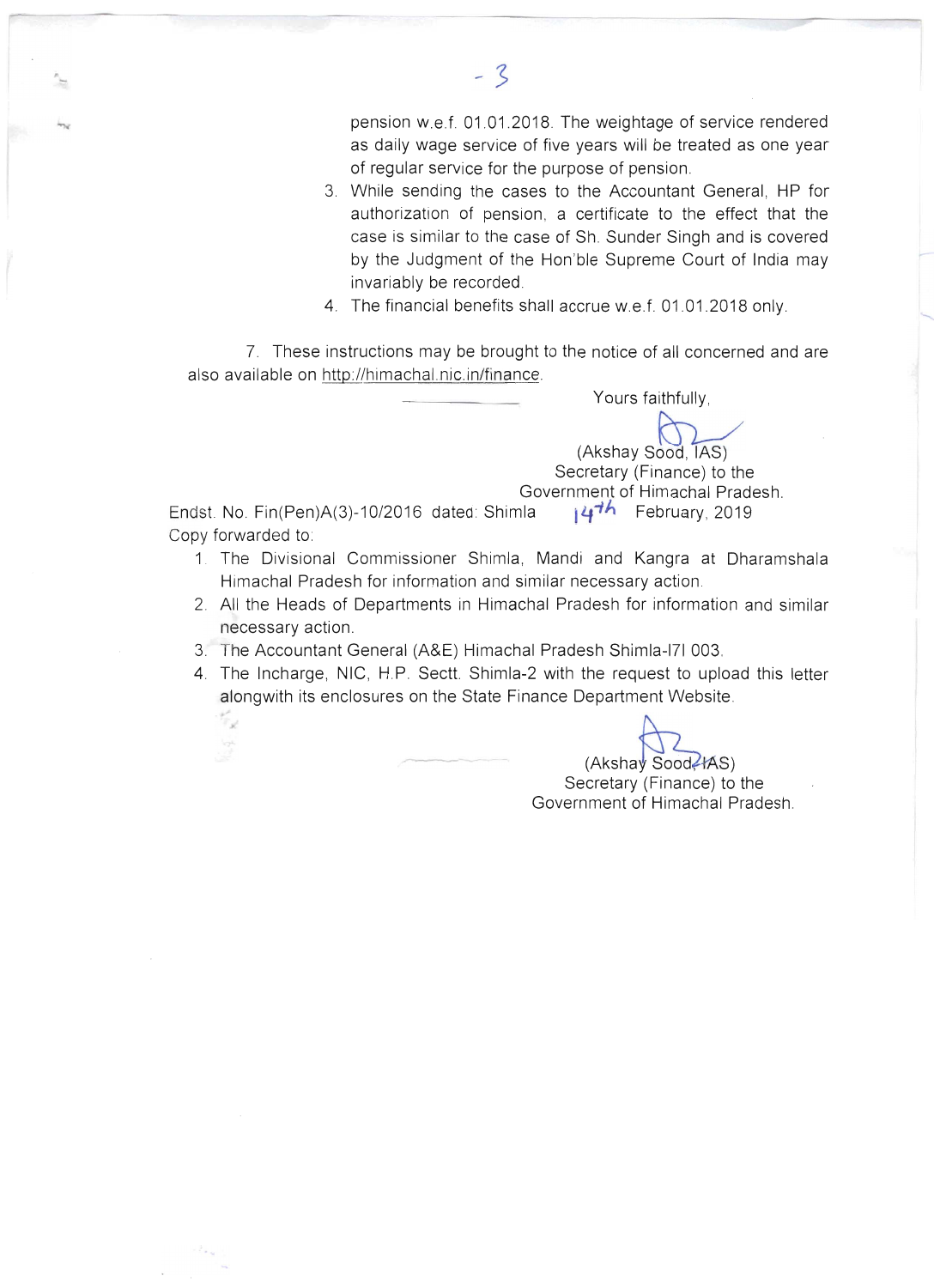

IN THE SUPREME COURT OF INDIA CIVIL APPELLATE JURISDICTION

CIVIL APPEAL NO. 6309 OF 2017

SUNDER SINGH

... APPELLANT (S )

VERSUS

THE STATE OF HIMACHAL PRADESH & ORS. ... RESPONDENT (S)

WITH

SLP(C} NO. 1866 OF 2013

SLP(C}NO. 5269 OF 2013

\$LP(C} NO. 13674-13675 OF 2013

## o R D E R

1. Heard learned counsel for the parties.

2. The appellants represent class of Class-IV employees who were recruited initially as daily wagers such as Peon/Chowkidar/Sweeper/Farrash/Malis/Rasoia etc. Their services, thereafter, were regularized pursuant to the decision of this Court in *Mool Raj Upadhyaya Vs. State* stra and *Ors.* 1994 *Supp (2) SCC 316* under a Scheme.  $g$ itally signed by DHU BALA Regularization was after 10 years of service.

3. It is undisputed that the post-regularization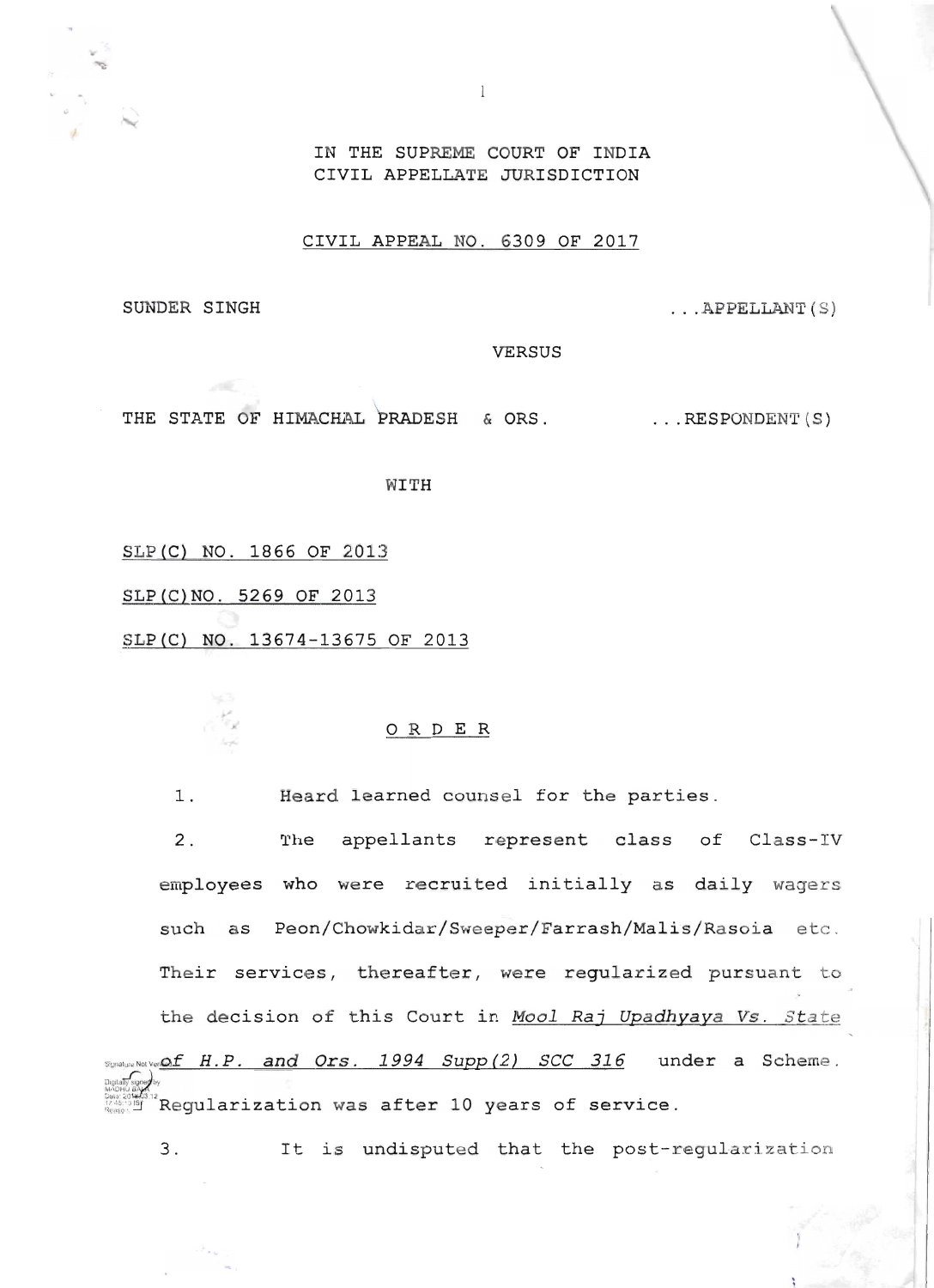an employee who had served for 10 years is entitled in pension for which work charge service is counted. Earlier, in terms of O.M. dated 14.05.1998, 50% of daily-wage service was also counted for pension after regularization but the rules have undergone change.

4. Since the appellants have not rendered the requisite 10 years of service they have been denied  $\mathcal{U}$ pension.

5. Even though strictly construing the Rules, the appellants may not be entitled to pension. However, t, reading the rules consistent with Articles 14, 38 and <sup>39</sup> of the Constitution of India and applying the doctrine of proportionate equality, we are of the view that they are entitled to weightage of service rendered as daily wagers towards regular service for the purpose of pension.

<sup>6</sup> . Accordingly, we direct that w.e.f 01.01.2018, the appellants or other similarly placed Class-IV *.-J*  employees will be entitled to pension if they have been duly regularized and have been completed total eligible service for more than 10 years. Daily wage service of 5 years will be treated equal to one year of regular service for pension. If on that basis, their services are more than 8 years but less than 10 years, their service will be reckoned as ten years.

2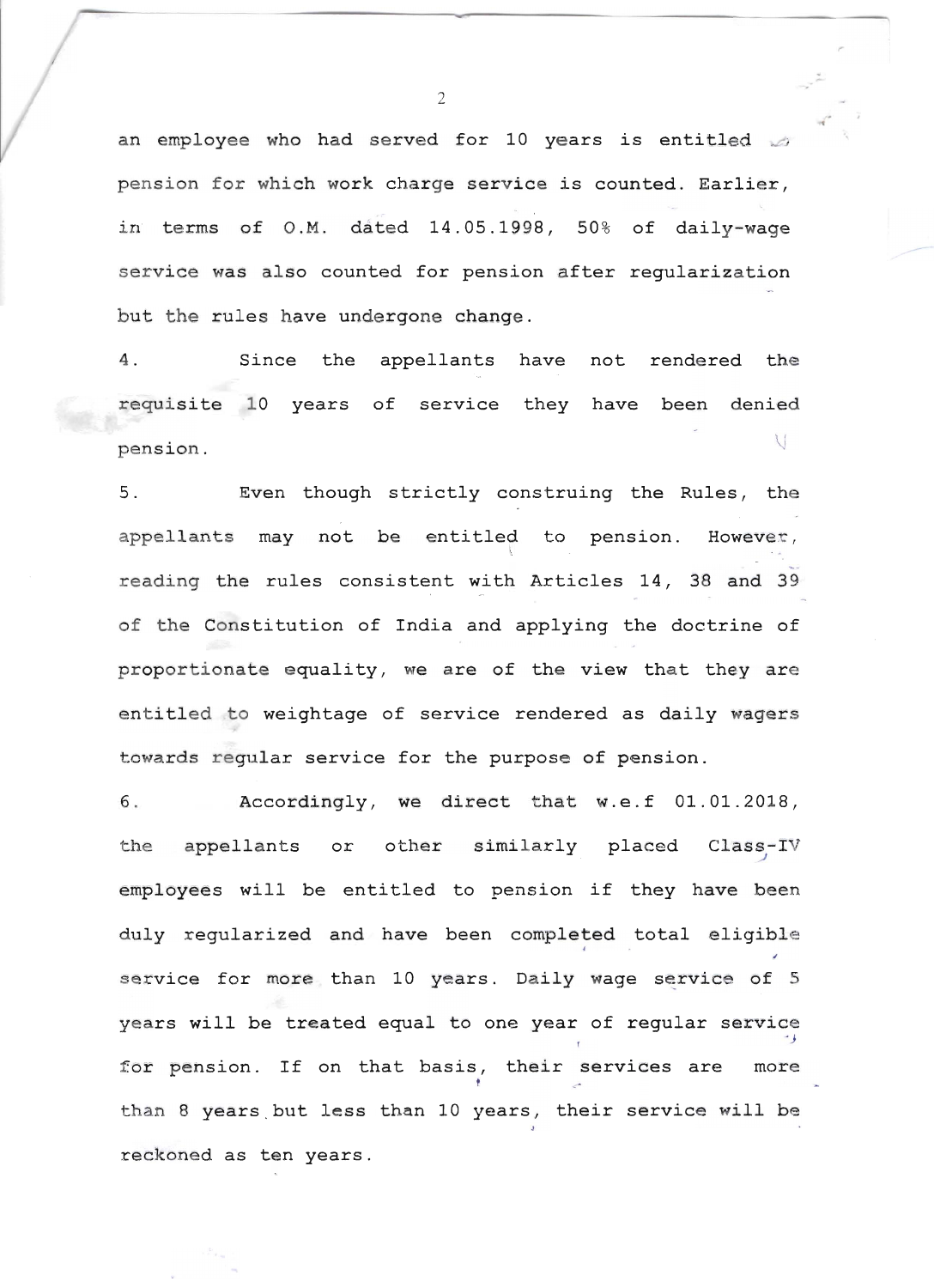7. The appeal as well as special leave petitions are disposed of in above terms.

> .. .................... J [ADARSH KUMAR GOEL]

........ . ............. J. [ROHlNTON FALl NARlMAN]

NEW DELHI  $\ldots \ldots \ldots \ldots \ldots \ldots \ldots$ 8<sup>th</sup> MARCH, 2018 [UDAY UMESH LALIT]

후

 $\frac{1}{N} \rho$  $\frac{1}{2}$ 

 $\sim$   $\sim$ 

 $\infty$ 

Aria

 $\mathbf{b} = -\mathbf{b}$  .  $\mathbf{k}$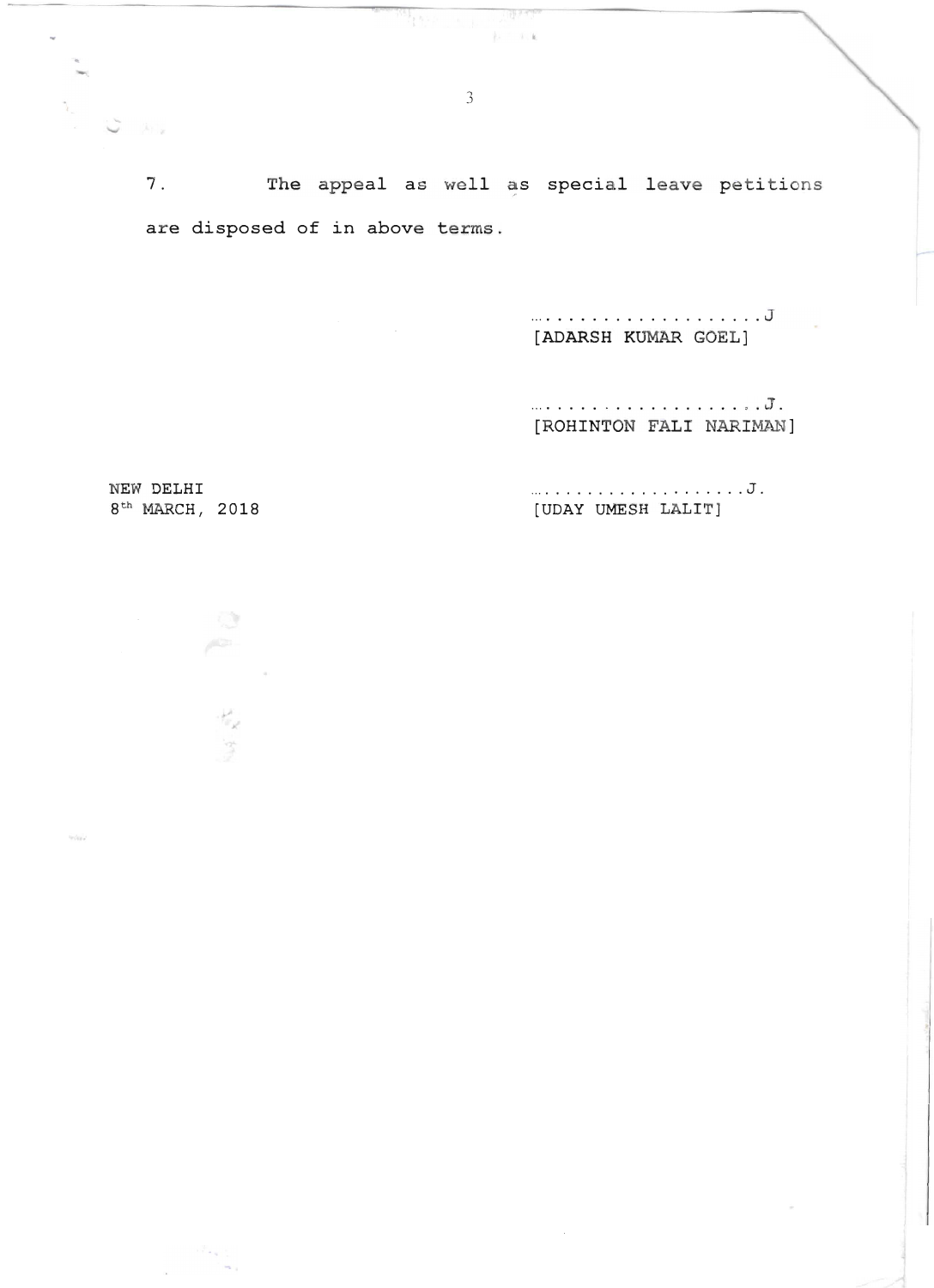ITEM NO.101 COURT NO.11 SECTION XIV

4

SUP REME COURT OF INDIA RECORD OF PROCEEDINGS

Civil Appeal No(s). 6309/2017

SUNDER SINGH Appellant (s)

VERSUS

THE STATE OF HIMACHAL PRADESH IPH PRINCIPAL SECRETARY & ORS. Respondent(s)

WITH

SLP(C) No. 13674-13675/2013 (XIV)

SLP(C) No. 1866/2013 (XIV)

SLP(C) No. 5269/2013 (XIV)

Date : 08-03-2018 These appeals were called on for hearing today.

CORAM :

HON'BLE MR. JUSTICE ADARSH KUMAR GOEL HON'BLE MR. JUSTICE ROHINTON FALl NARlMAN HON'BLE MR. JUSTICE UDAY UMESH LALIT

| For Appellant(s)   | Mr. Amit Anand Tiwari, Adv.<br>Mr. Vinod Sharma, Adv.<br>Mr. Arun Singh, Adv.<br>Mr. Bhaskar Y. Kulkarni, AOR                                                        |
|--------------------|----------------------------------------------------------------------------------------------------------------------------------------------------------------------|
|                    | Mr. Ashwini Kumar Gupta, Adv.<br>Mr. Vikrant Yadav, Adv.<br>Mr. Piyush Kant Roay, Adv.<br>Mr. M. C. Dhingra, AOR                                                     |
|                    | Mr. Balraj Dewan, AOR<br>Ms. Pragati Neekhra, AOR                                                                                                                    |
| For Respondent (s) | Mr. P.S. Patwalia, Sr.Adv.<br>Mr. Abhinav Mukerji, AAG<br>Mrs. Bihu Sharma, Adv.<br>Ms. Purnima Krishna, Adv.<br>Mr. Dhruv Sheoran, Adv.<br>Mr. Siddharth Garg, Adv. |
|                    | Mr. Y.P. Adhyaru, Sr.adv.<br>Mr. K. Parameshwar, Adv.<br>Mr. Mukul Singh, Adv.                                                                                       |